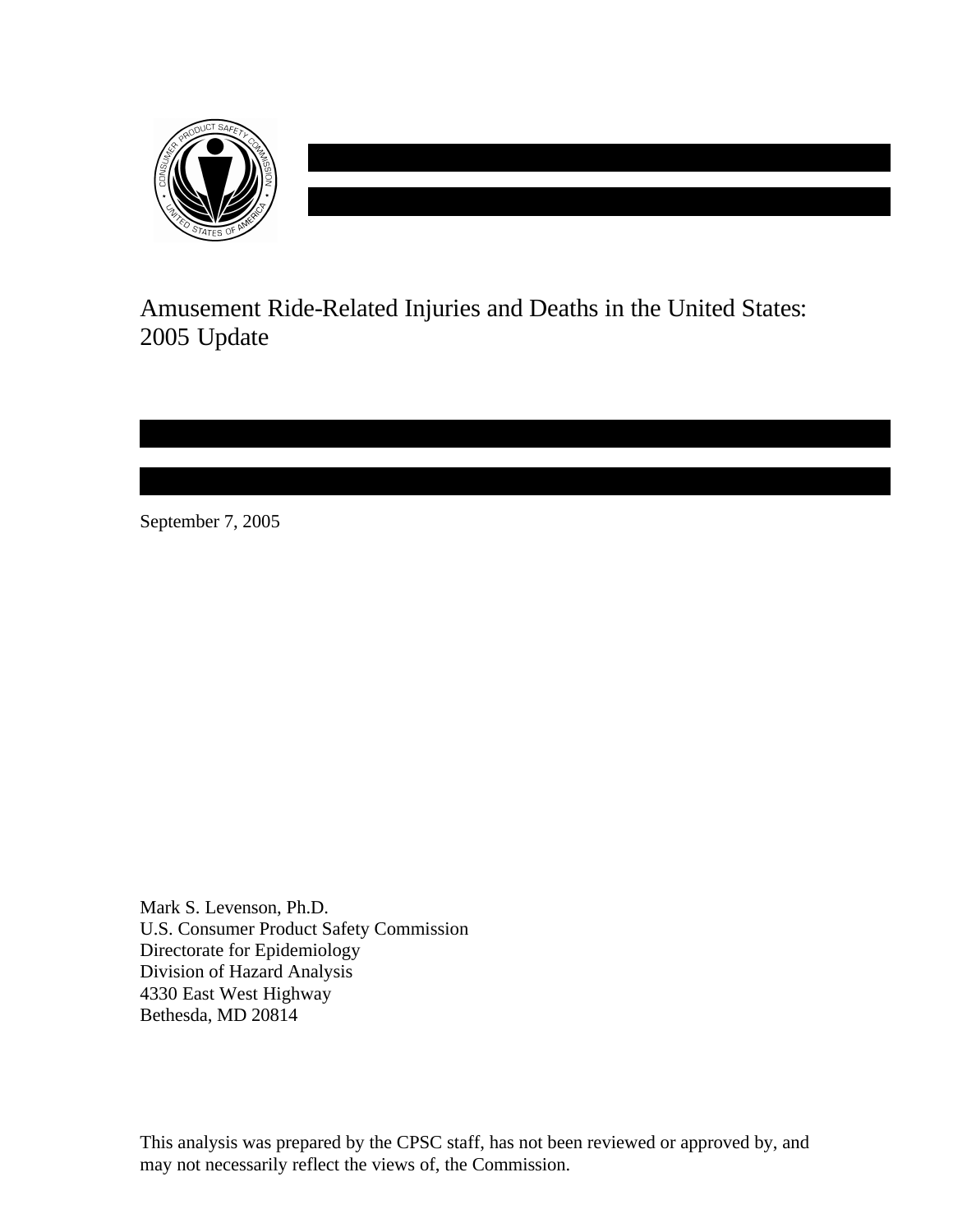## **Executive Summary**

This report presents information from the U.S. Consumer Product Safety Commission (CPSC) staff on amusement ride injury and fatality incidents. CPSC has jurisdiction over *mobile rides*, rides that are moved from location to location as part of fairs, carnivals, parties, or other events. It does not have jurisdiction over *fixed-site rides*, rides that are permanently affixed to a site.

The body of this report provides mobile ride injury estimates. To maintain continuity with the past reports and to provide some measure of fixed-site ride injuries, an appendix provides fixed-site ride injury estimates. As in previous reports, inflatable rides, such as inflatable slides and bounces, are considered separately, although many are likely mobile rides.

- In 2004, mobile amusement rides accounted for an estimated 2,500 (95% Confidence Interval:  $1,600 - 3,500$  non-occupational injuries treated in hospital emergency rooms.
- There was no statistically significant trend, positive or negative, for mobile amusement ride injuries over the period from 1997 to 2004.
- In 2004, inflatable rides, such as inflatable slides and bounces, accounted for an estimated 4,900 (95% Confidence Interval: 1,700 – 8,000) non-occupational injuries treated in hospital emergency rooms.
- Inflatable ride injuries had a statistically significant upward trend over the period from 1997 to 2004.
- From 1987 to 2002, for mobile and fixed-site amusement rides combined, there were an estimated 4.4 amusement-ride fatalities per year. When this report was prepared, CPSC had reports of 5 amusement ride fatalities in 2004 and 5 in 2003. CPSC may become aware of additional fatalities for the years 2003 and 2004.
- When this report was prepared, CPSC had reports of 4 fatalities from inflatable amusement rides. These fatalities occurred from 2002 to 2005.

This analysis was prepared by the CPSC staff, has not been reviewed or approved by, and may not necessarily reflect the views of, the Commission.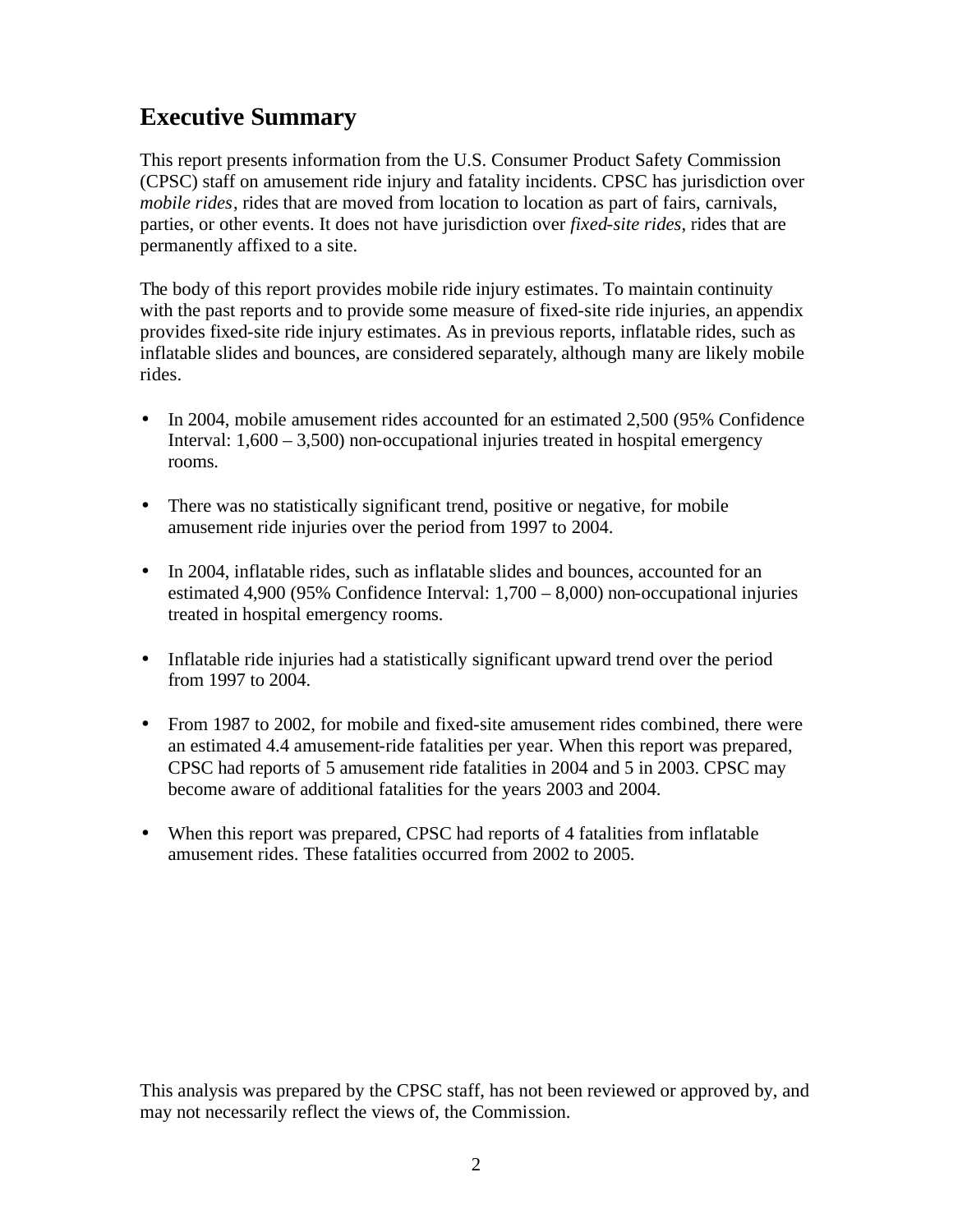# **Table of Contents**

| Appendix 1: Fixed-Site Ride Injury Estimates and Ride Code Table  13 |  |
|----------------------------------------------------------------------|--|
|                                                                      |  |
|                                                                      |  |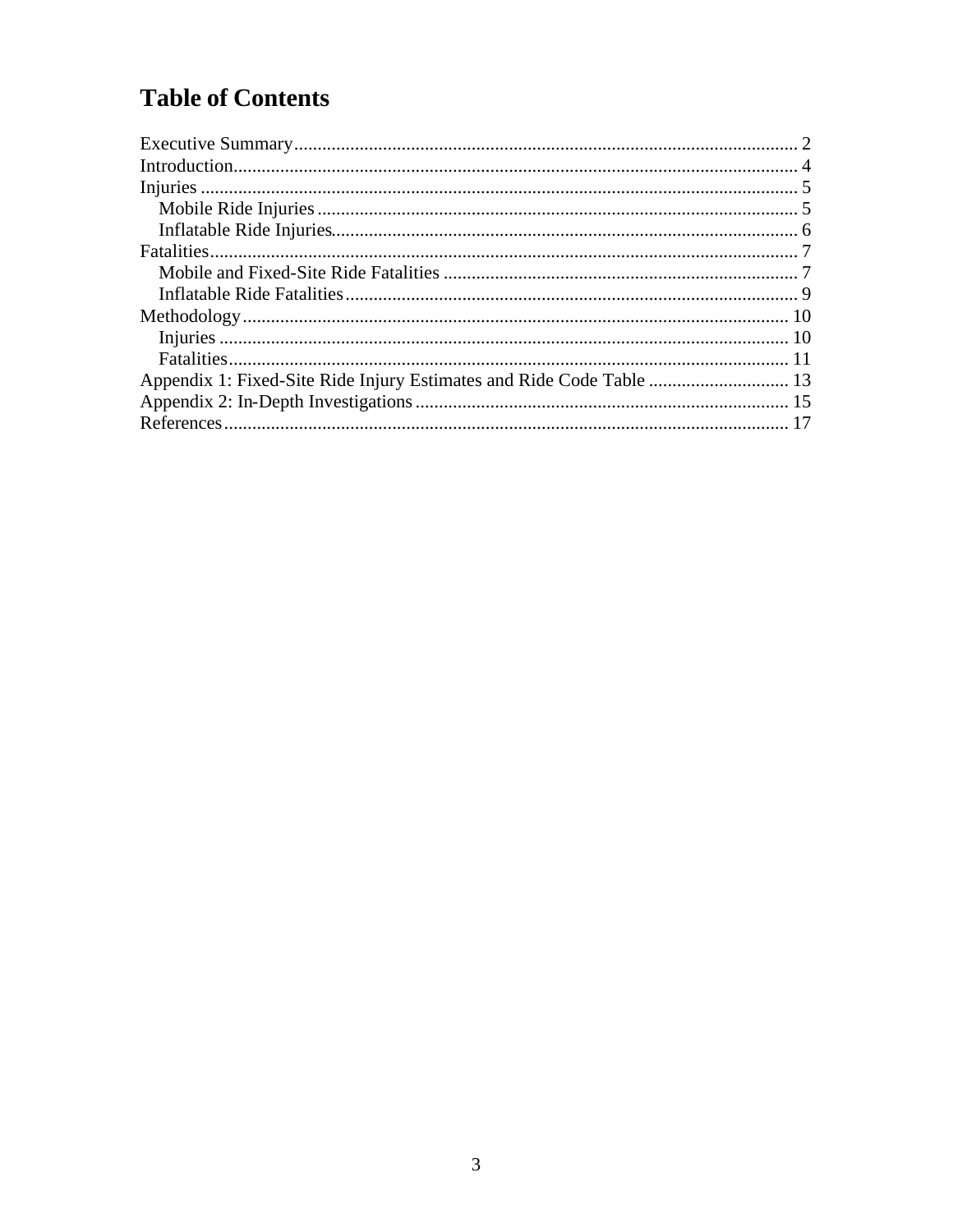# **Introduction**

This report presents information from the U.S. Consumer Product Safety Commission (CPSC) staff on amusement ride injury and fatality incidents. The CPSC has jurisdiction over consumer products. The Consumer Product Safety Act at Section 3(a)(1) includes amusement rides within the definition of consumer product, and describes an amusement ride as:

...any mechanical device which carries or conveys passengers along, around, or over a fixed or restricted route or course or within a defined area for the purpose of giving its passengers amusement, which is customarily controlled or directed by an individual who is employed for that purpose and who is not a consumer with respect to such device, and which is not permanently fixed to a site.

This description includes *mobile rides*, rides that are moved from location to location as part of fairs, carnivals, parties, or other events. It excludes *fixed-site rides*, rides that are permanently affixed to a site, such as rides in amusement and theme parks.

This report is chiefly concerned with mobile rides. However, CPSC data sources do not distinguish between the two types of rides without additional analysis. Injury and fatality estimates for fixed-site rides are a byproduct of the analysis used to derive the mobile ride estimates. This report provides fixed-site ride estimates to provide continuity with past reports [1,2,3,4,5,6,7,8,9] and to provide a range of estimates that may be useful to researchers and policy makers in the fixed-site amusement ride area.

There are some methodological concerns relating to the accuracy of the fixed-site injury estimates, due to the geographical constraints of the data collection system, known as NEISS [10], that is the basis for the injury estimates. Fatality estimates are derived from different data sources than the injury estimates and do not experience the concerns relating to the fixed-site injury estimates. For more information on the injury and fatality data sources and estimation, refer to the methodology section of this report and the discussion and analysis of fixed-site injury estimates in the 2003 report [8]. As in previous reports, inflatable rides, such as inflatable slides and bounces, are considered separately, although many are likely mobile rides.

The next section of this report gives the injury estimates for mobile amusement rides and inflatable rides. This is followed by a section on fatalities. The section contains summaries of reported fatalities for mobile, fixed-site, and indeterminate-site rides and for inflatable rides. The section also includes an estimate of the number of fatalities for mobile, fixed-site, and unknown-site rides combined. Following the injury and fatality sections is a section describing the me thodologies used for the injury and fatality summaries. The report contains two appendices. The first appendix provides estimates of fixed-site amusement ride injuries and a table of intermediate calculations provided for documentation. The second appendix contains summaries of the recent in-depth investigations on amusement ride incidents.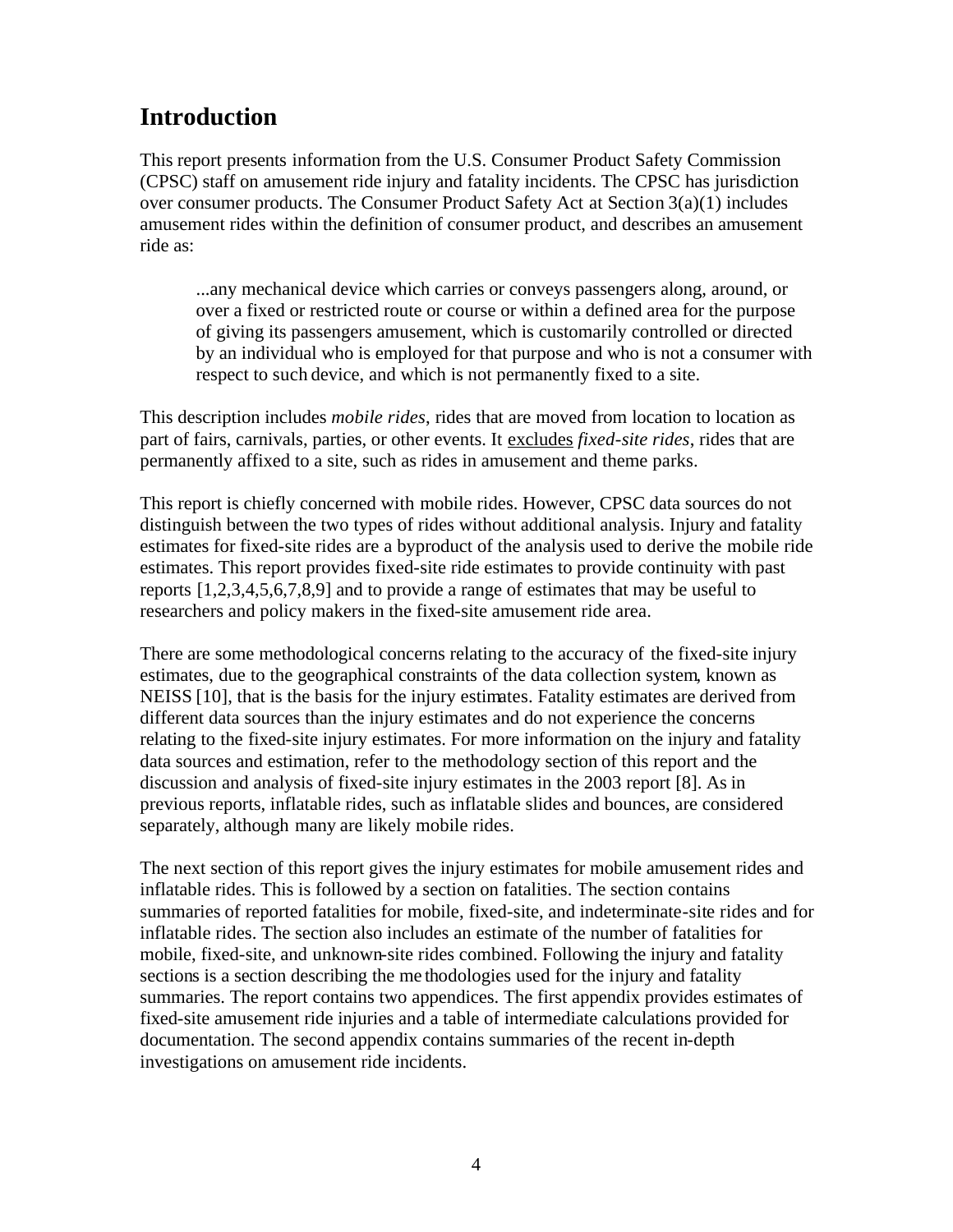# **Injuries**

### **Mobile Ride Injuries**

Table 1 and Figure 1 give the annual, non-occupational, injury estimates for mobile amusement rides for the years 1997 to 2004. Figure 1 includes the linear estimate of the trend over the period. There was no statistically significant trend, positive or negative, in mobile amusement ride injuries from 1997 to 2004 (p-value 0.443).

| Year | Estimate | <b>95% Confidence</b><br>Interval |
|------|----------|-----------------------------------|
| 1997 | 3,000    | (1, 500, 4, 500)                  |
| 1998 | 3,200    | (1,600, 4,700)                    |
| 1999 | 3,200    | (1,900, 4,400)                    |
| 2000 | 4,300    | (2,900, 5,700)                    |
| 2001 | 2,800    | (1, 500, 4, 100)                  |
| 2002 | 3,000    | (1,800, 4,200)                    |
| 2003 | 3,000    | (1,600, 4,300)                    |
| 2004 | 2,500    | (1,600, 3,500)                    |

Table 1: Non-Occupational, Mobile Amusement Ride Injury Estimates.

Source: U.S. Consumer Product Safety Commission, NEISS. The estimates are rounded to the nearest 100 injuries and may not sum to the totals due to rounding. The estimates for the years 1997 to 2000 have been recalculated to make them comparable to those for the years 2001 to 2004. See Methodology section.

Figure 1: Non-Occupational, Mobile Amusement Ride Injury Estimates.



Source: U.S. Consumer Product Safety Commission, NEISS. The estimates for the years 1997 to 2000 have been recalculated to make them comparable to those for the years 2001 to 2004. See Methodology section.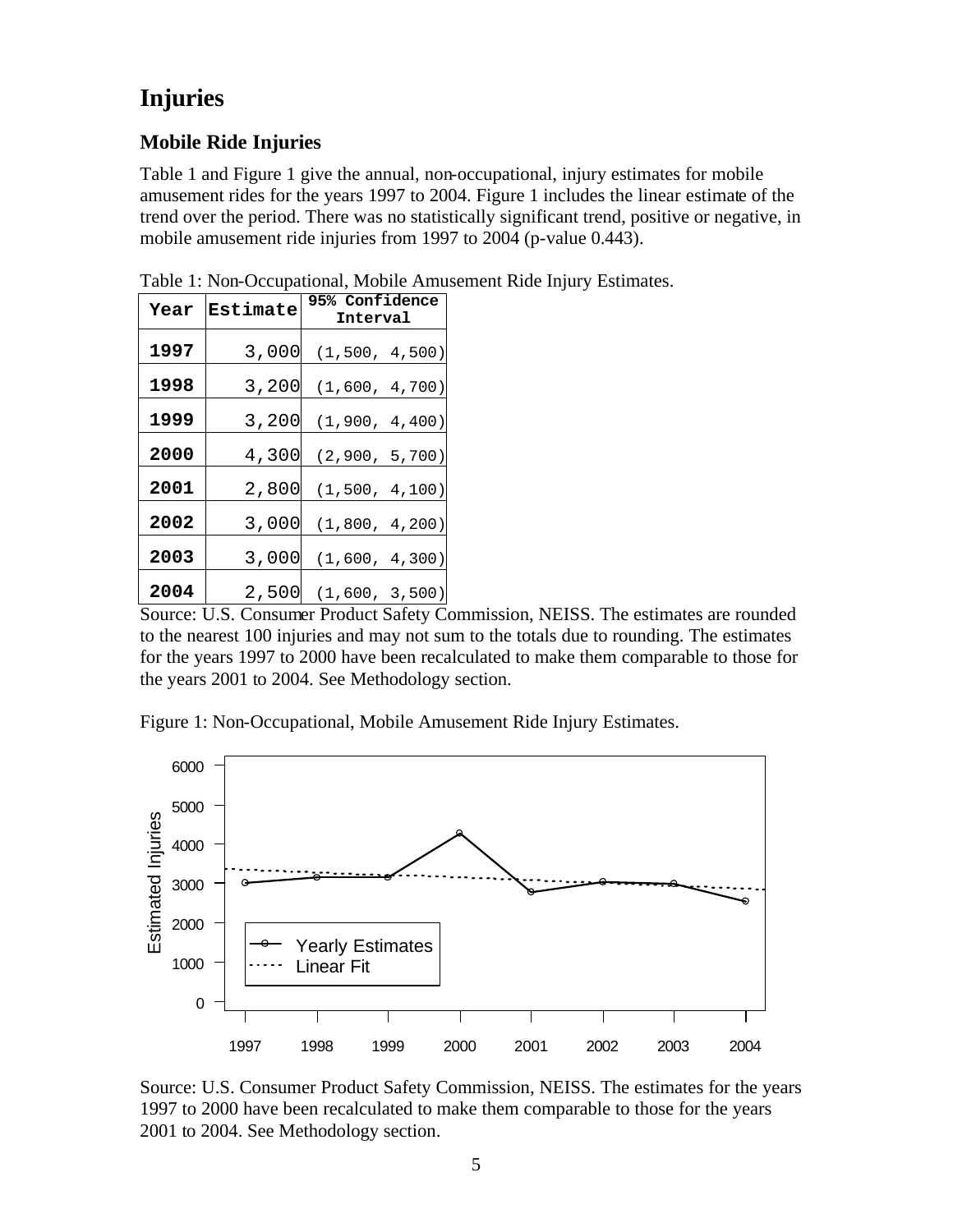#### **Inflatable Ride Injuries**

Table 2 and Figure 2 give the annual, non-occupational injury estimates for inflatable rides for the years 1997 to 2004. Figure 2 includes the linear estimate of the trend over the period. There was a statistically significant positive trend for the years 1997 to 2004 (p-value 0.021).

| Year | Estimate | <b>95% Confidence</b> |
|------|----------|-----------------------|
|      |          | Interval              |
| 1997 | 1,300    | (300, 2, 300)         |
| 1998 | 1,600    | (600, 2,600)          |
| 1999 | 2,200    | (1, 100, 3, 300)      |
| 2000 | 2,000    | (700, 3, 200)         |
| 2001 | 2,300    | (900, 3, 700)         |
| 2002 | 3,600    | (800, 6, 500)         |
| 2003 | 4,300    | (1, 300, 7, 200)      |
| 2004 | 4,900    | (1, 700, 8, 000)      |

Table 2: Non-Occupational, Inflatable Ride Injury Estimates.

Source: U.S. Consumer Product Safety Commission, NEISS. The estimates are rounded to the nearest 100 injuries.

Figure 2: Non-Occupational, Inflatable Ride Injury Estimates.



Source: U.S. Consumer Product Safety Commission, NEISS.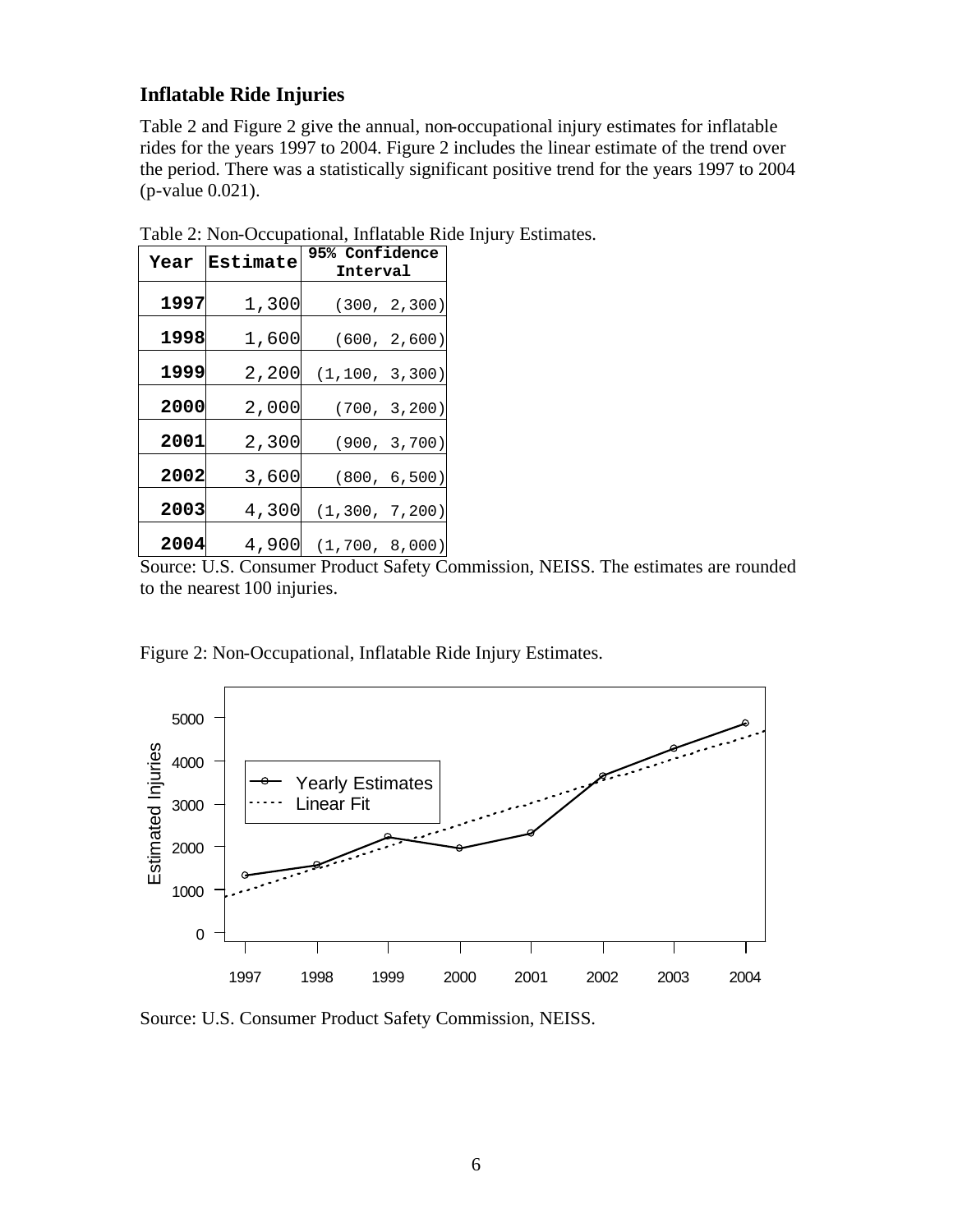# **Fatalities**

#### **Mobile and Fixed-Site Ride Fatalities**

In the period from 1987 to 2002, the period with complete reporting, there were 57 reported non-occupational fatalities from mobile and fixed-site rides combined. Based on the capture-recapture analysis described in the Methodology section, there were an estimated 71 fatalities from 1987 to 2002 for mobile, fixed-site, and unknown-site rides combined. This represents an average of 4.4 estimated fatalities per year.

Table 3 gives the number of reported fatalities for fixed-site, mobile, and unknown-site rides for the period from 1987 to 2004. The reporting for years 2003 through 2004 was incomplete at the time this report was prepared. There were 67 documented fatalities over this period: 46 from fixed-site rides, 13 from mobile rides, and 8 from unknown-site rides. Reporting on known incidents in 2005 is not included because additional information on whether these incidents were ride-related may become available.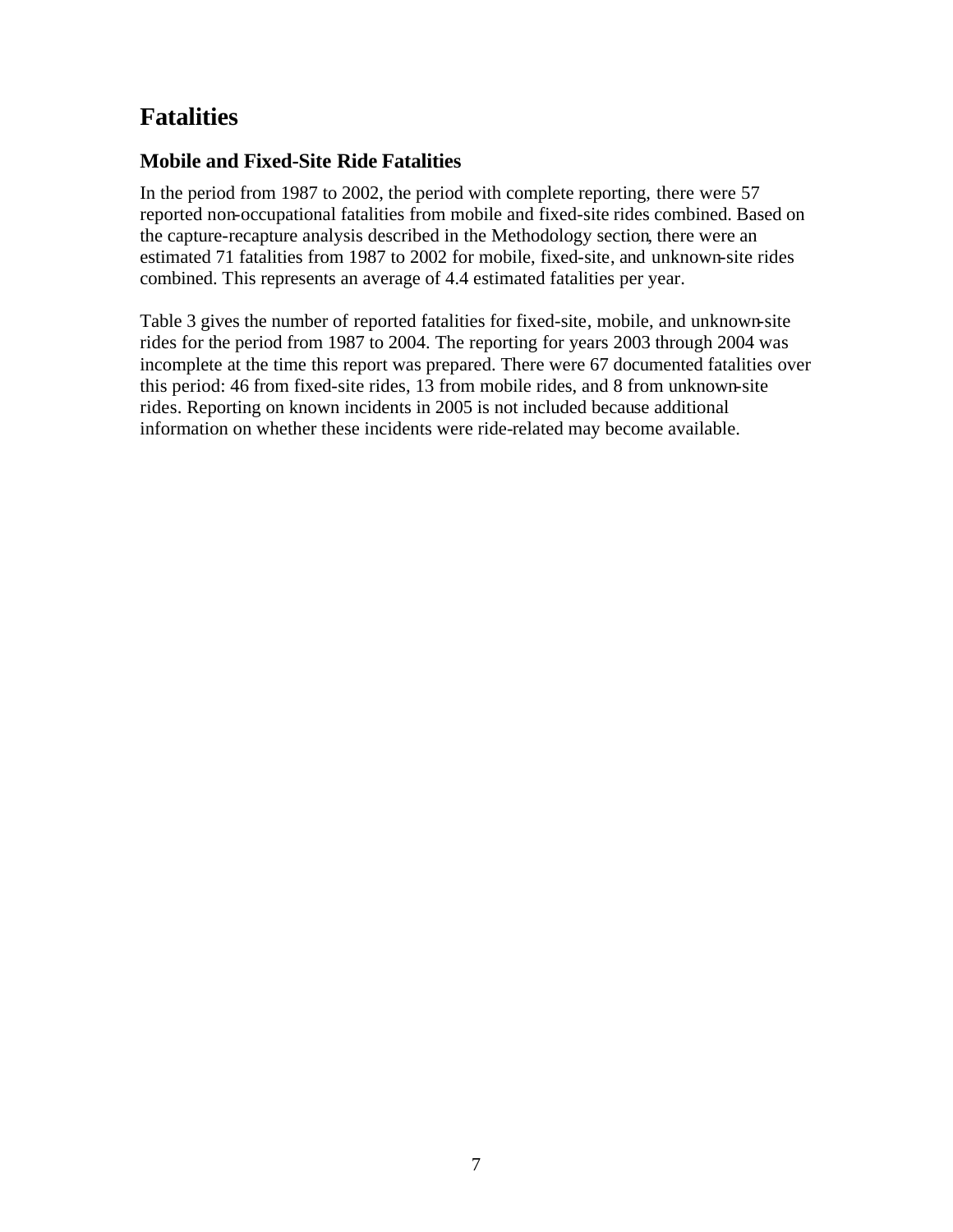| Year  | Fixed-Site          | Mobile              | Unknown-            | Total          |
|-------|---------------------|---------------------|---------------------|----------------|
|       | Ride                | Ride                | Site Ride           |                |
| 1987  | $\overline{4}$      | $\mathbf 0$         | $\mathbf 0$         | $\overline{4}$ |
| 1988  | $\overline{4}$      | 1                   | 3                   | 8              |
| 1989  | 3                   | $\mathbf 0$         | $\mathbf 0$         | $\mathfrak{Z}$ |
| 1990  | 0                   | $\mathbf 0$         | $\mathbf 0$         | $\mathbf 0$    |
| 1991  | 3                   | $\mathbf 1$         | $\mathbf 0$         | $\overline{4}$ |
| 1992  | $\mathsf{O}\xspace$ | $\overline{2}$      | $\mathsf{O}\xspace$ | $\overline{2}$ |
| 1993  | 1                   | $\mathbf 1$         | $\overline{2}$      | $\overline{4}$ |
| 1994  | $\overline{2}$      | $\mathbf 0$         | $\mathbf 0$         | $\overline{2}$ |
| 1995  | 3                   | 1                   | $\mathbf 0$         | $\overline{4}$ |
| 1996  | $\overline{2}$      | $\mathbf 1$         | $\mathbf 0$         | $\mathbf{3}$   |
| 1997  | 3                   | $\mathbf 0$         | $\mathbf 1$         | $\overline{4}$ |
| 1998  | 4                   | $\overline{2}$      | $\mathbf 1$         | 7              |
| 1999  | 6                   | $\mathsf{O}\xspace$ | $\mathsf{O}\xspace$ | $\epsilon$     |
| 2000  | $\mathbf 1$         | $\mathbf 0$         | $\mathbf 0$         | $\mathbf 1$    |
| 2001  | $\overline{2}$      | $\mathbf 1$         | $\mathbf 0$         | $\overline{3}$ |
| 2002  | $\mathbf 1$         | 0                   | $\mathbf 1$         | $\overline{2}$ |
| *2003 | 3                   | $\overline{2}$      | $\mathbf 0$         | 5              |
| *2004 | 4                   | $\mathbf 1$         | $\mathsf{O}\xspace$ | 5              |
| Total | 46                  | 13                  | 8                   | 67             |

| Table 3: Reported Non-Occupational Amusement Ride Fatalities, 1987-2004. |  |  |
|--------------------------------------------------------------------------|--|--|
|--------------------------------------------------------------------------|--|--|

Source: U.S. Consumer Product Safety Commission, DTHS and IPII.

Note: Based on further information, a 2003 fixed-site fatality reported in the 2004 report was determined not to be ride related.

\*Reporting for these years was incomplete at the time this report was prepared.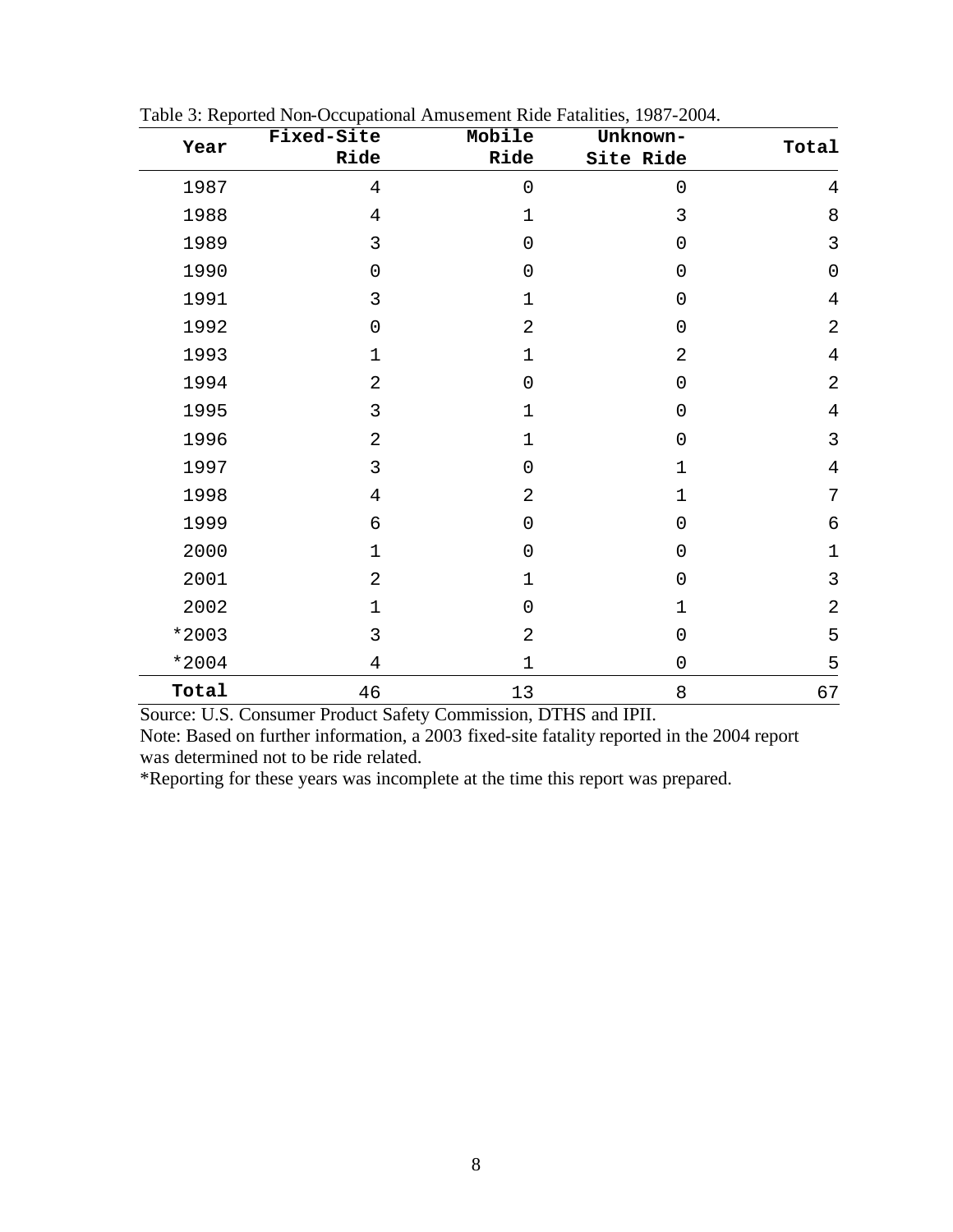#### **Inflatable Ride Fatalities**

CPSC staff is aware of 4 fatalities from inflatable amusement rides in the U.S. These fatalities occurred from 2002 to 2005. Table 4 summarizes these fatalities.

| <b>Document</b> |      |              |                                                |
|-----------------|------|--------------|------------------------------------------------|
| <b>Number</b>   | Year | <b>State</b> | <b>Narrative</b>                               |
| N0260191A       | 2002 | FL           | A 21-year-old male broke his neck and died     |
|                 |      |              | while jumping in an inflatable bounce.         |
| G0350014A       | 2003 | IL           | A 15-year-old male fell head first off an      |
|                 |      |              | inflatable obstacle course slide and died of   |
|                 |      |              | traumatic head injury four days after the      |
|                 |      |              | incident.                                      |
| X0520106A       | 2004 | <b>MN</b>    | An 18-year-old male died after he fell on his  |
|                 |      |              | head from an inflatable slide.                 |
| X0551104A       | 2005 | <b>MA</b>    | A 24-year-old female died after falling from a |
|                 |      |              | 28-foot inflatable climbing wall and striking  |
|                 |      |              | her head on the pavement.                      |

Table 4: Reported Non-Occupational Inflatable Amusement Ride Fatalities.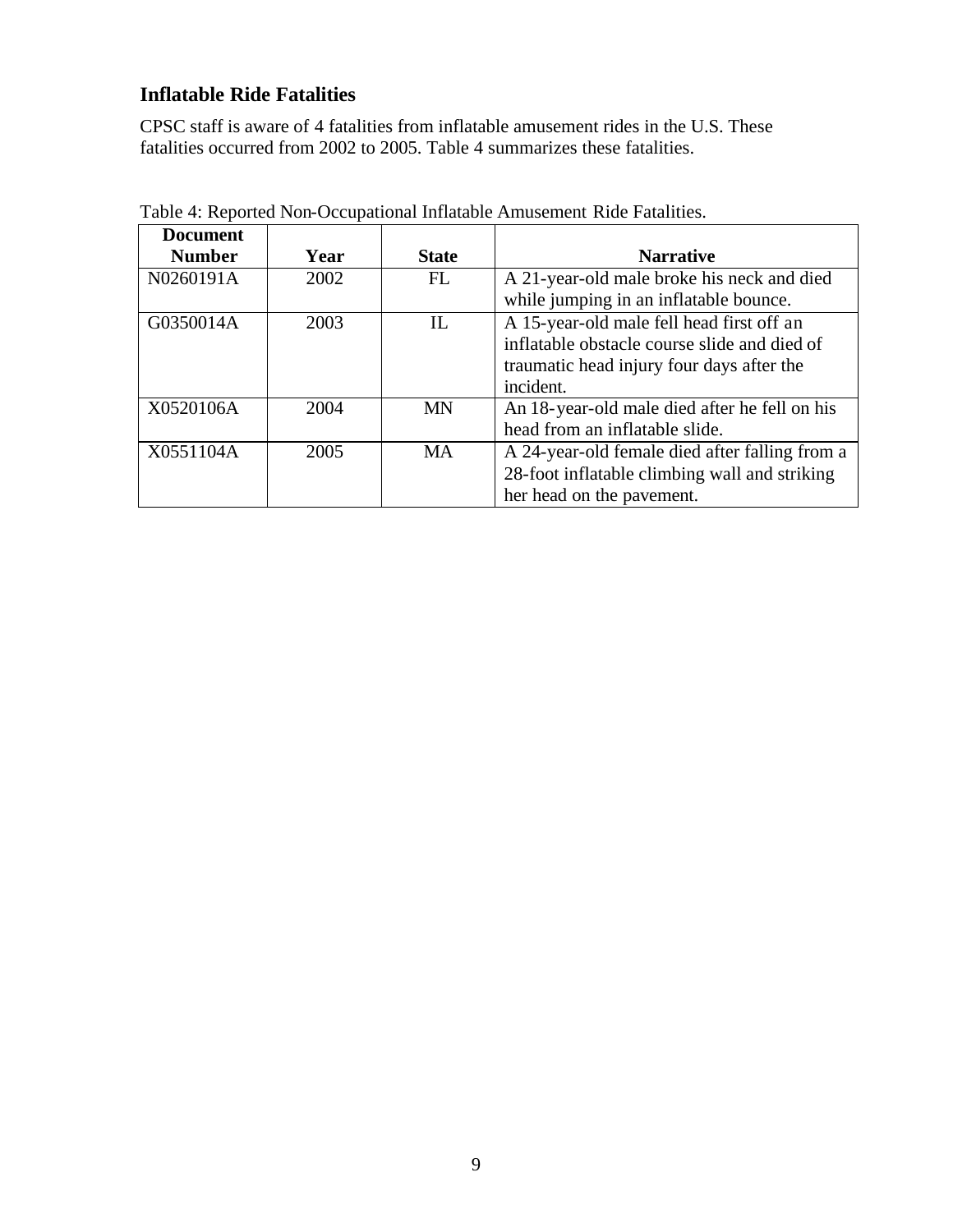## **Methodology**

#### **Injuries**

Data on non-occupational, amusement ride-related injuries were obtained from the National Electronic Injury Surveillance System (NEISS) [10]. NEISS is based on a stratified statistical sample of about 100 hospitals with emergency rooms (with 6 or more beds) in the United States and its territories. At NEISS hospitals, data are collected on product-related injuries. For each injury, the data includes codes for product, demographic, and medical information and a short narrative.

CPSC staff reviewed all NEISS injury cases for the calendar years 1997 through 2004 containing the product code for amusement rides. The year 1997 was chosen as a starting point, because it is the year that the NEISS sample last underwent a major update to reflect the current population of U.S. hospitals with emergency rooms. Based on information in the narratives of the cases, CPSC staff classified each injury case into one of six mutually exclusive and exhaustive categories: *not a ride, fixed-site*, *mobile*, *unknown-site*, *unknown if ride*, and *inflatable.*

Cases involving coin-operated rides or free-play attractions often found at restaurants or shopping centers, alpine and water slide amusements, wave machines, mechanical bulls, and playground equipment are examples of cases coded *not a ride*. Cases involving roller coasters or "whirling" rides are examples of cases coded *fixed-site*, *mobile*, or *unknownsite* rides. If the case narrative stated the name of an amusement park or that the incident occurred at a park, then the case was coded *fixed-site*. If the narrative stated that the incident occurred at a carnival, fair, or festival, then the case was coded *mobile*. If the narrative gave no site information, then the case was coded *unknown-site*. Cases involving inflatable rides, such as inflatable slides and "moon bounces," regardless of their mobility were coded *inflatable*. Cases involving a "merry-go-round," with no indication of whether it was playground equipment or an amusement ride as defined by the Consumer Product Safety Act, are examples of cases coded *unknown if ride*. Appendix Table A2 contains frequency breakdowns of the six codes.

The *not a ride* and *unknown if ride* cases were removed from the analysis. For each year, the total sampling weight of the *unknown-site* cases was allocated to the *fixed-site* and *mobile* cases in proportion to the observed total sampling weights of the two categories of cases. The *fixed-site* and *mobile* cases with the weights reflecting the allocation of the *unknown-site* cases were used to produce the estimates of the fixed-site and mobile injuries. Likewise, the *inflatable* cases were used to produce the estimates of the inflatable injuries.

The statistical sample design of NEISS was used to derive national estimates of amusement ride injuries and associated 95% confidence intervals. The 95% confidence intervals provide a measure of the statistical uncertainty of the estimates. The 95% confidence intervals have the property that with 95% statistical confidence they contain the actual number of U.S. injuries. The 95% confidence intervals used in this report are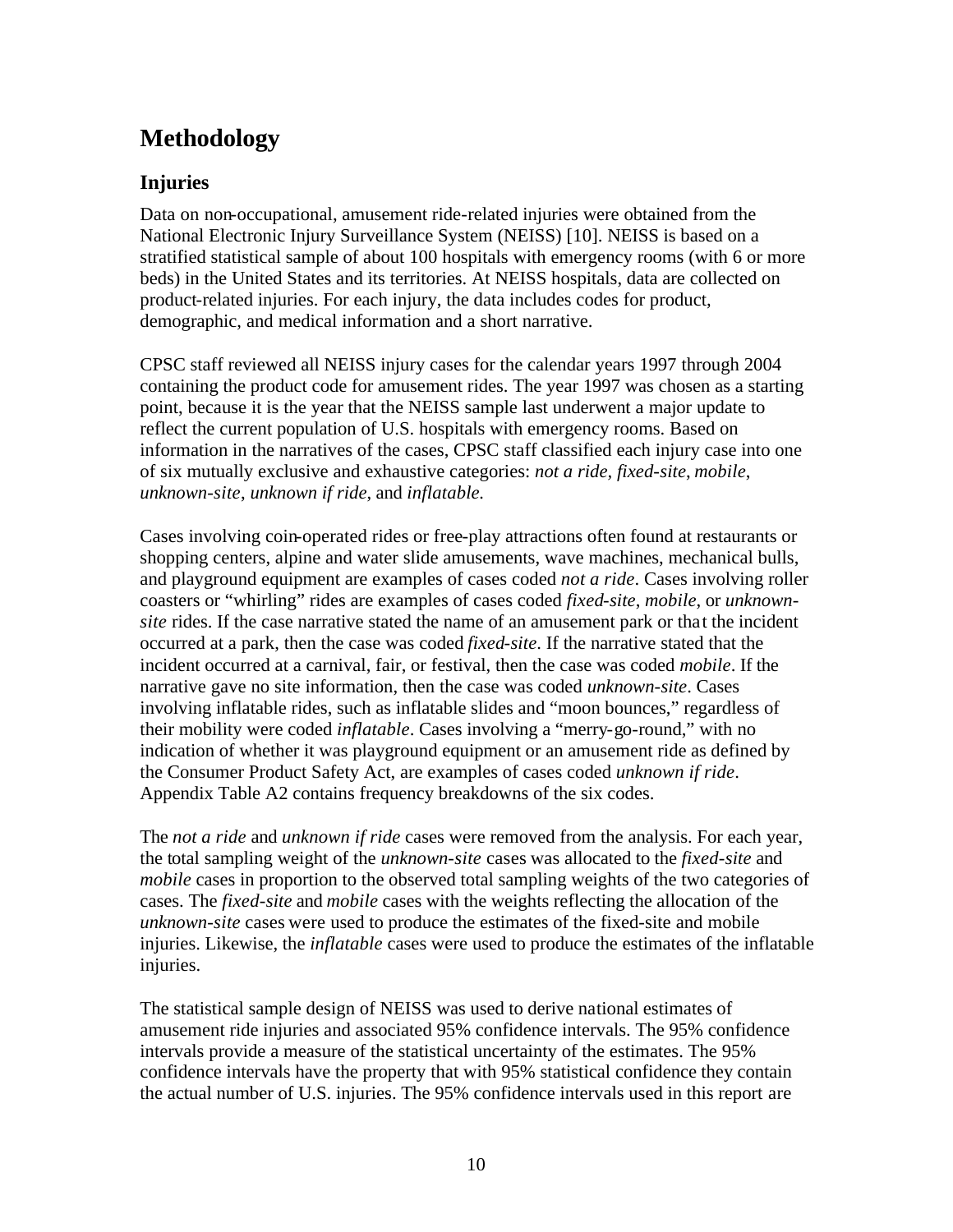based on the normal approximation and are equal to the estimate plus and minus twice its standard error.

The trends in the injury estimates were evaluated with a regression procedure that accounts for the repeated measurements of each NEISS hospital over time. The procedure is known as a *two-stage analysis* [11]. In the first stage, the trend for each NEISS hospital was estimated with simple linear regression. The sums of the intercepts and slopes, and the associated standard errors, of all U.S. hospitals were estimated from the NEISS hospitals based on the sampling design of NEISS. A two-sided Wald-statistic equal to the ratio of the slope estimate to its standard error was used to test the hypothesis that the slope was equal to zero, implying that there was no trend. The level of statistical significance is given as a p-value. P-values less than 0.05 are generally considered *statistically significant*, which in the present case implies that there is a trend in the injuries. For further discussion of Wald-statistics, statistical significant, and p-values see [12].

A hospital that treated a large number of fixed-site amusement ride injuries left NEISS in 2001. This change in NEISS affected the CPSC fixed-site ride injury estimates and to some degree the mobile ride injury estimates. In order to evaluate the trends in mobile ride injuries independent of this hospital leaving NEISS, the injury estimates for 1997 to 2000 were calculated without the hospital. The remaining hospitals in the sampling stratum of the hospital were reweighted, so that the total weight of the stratum remained the same. This adjustment procedure is performed in NEISS when a hospital fails to report for a given time period. For a detailed discussion and analysis of this issue refer to the 2003 report [8].

#### **Fatalities**

CPSC maintains several casualty databases that contain incidents of amusement ride fatalities. These include the Death Certificate file (DTHS) and the Injury and Potential Injury Incident file (IPII) databases. The DTHS file contains coded death certificates purchased from states based on external cause codes that may indicate product involvement. The IPII file is made up of several sources, including newspaper articles, consumer hotline and internet entries, and medical examiner contributions. All records from these files for the period from January 1987 to December 2004 indicating a fatality and containing the product code for amusement rides were reviewed. The review ascertained which records were associated with the same fatality, determined whether the incident was in-scope of the analysis, and coded incidents into fixed-site, mobile, and unknown-site ride incidents. From these databases, the number of documented fatalities was determined. Fatalities from inflatable rides were considered separately.

Because of the limits in obtaining evidence of fatalities, the number of documented fatalities may be an underestimate of the actual number of fatalities. Assuming that the two databases represent statistically independent sources, a method known as *capturerecapture* was used to produce an estimate of the total number of fatalities [13]. Because of the delay in obtaining death certificates, the most recent years were excluded from the capture-recapture analysis. Thus, although the documented number of fatalities covers the period from 1987 to December 2004, the estimated number from the capture-recapture analysis covers only the period from 1987 to 2002.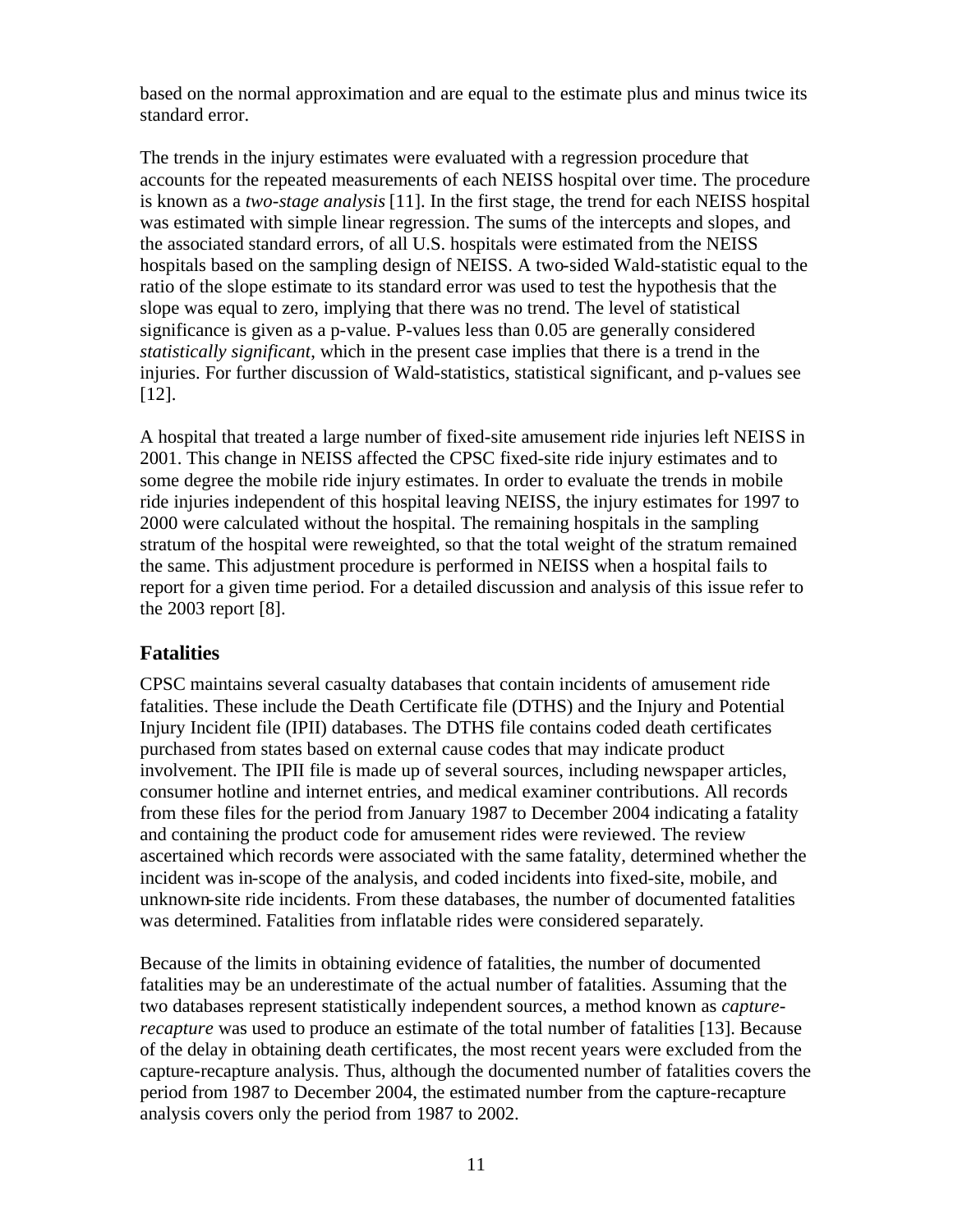Because of the relatively small number of observed mobile ride fatalities, it may not be appropriate to apply the capture-recapture methodology to the mobile ride fatalities alone. Therefore, the capture-recapture estimation was applied only to the total of the mobile and fixed-site ride fatalities, including the unknown-site fatalities. As mentioned in the introduction, the use of the fatality databases for fixed-site rides does not present the concerns experienced with the fixed-site injury sources.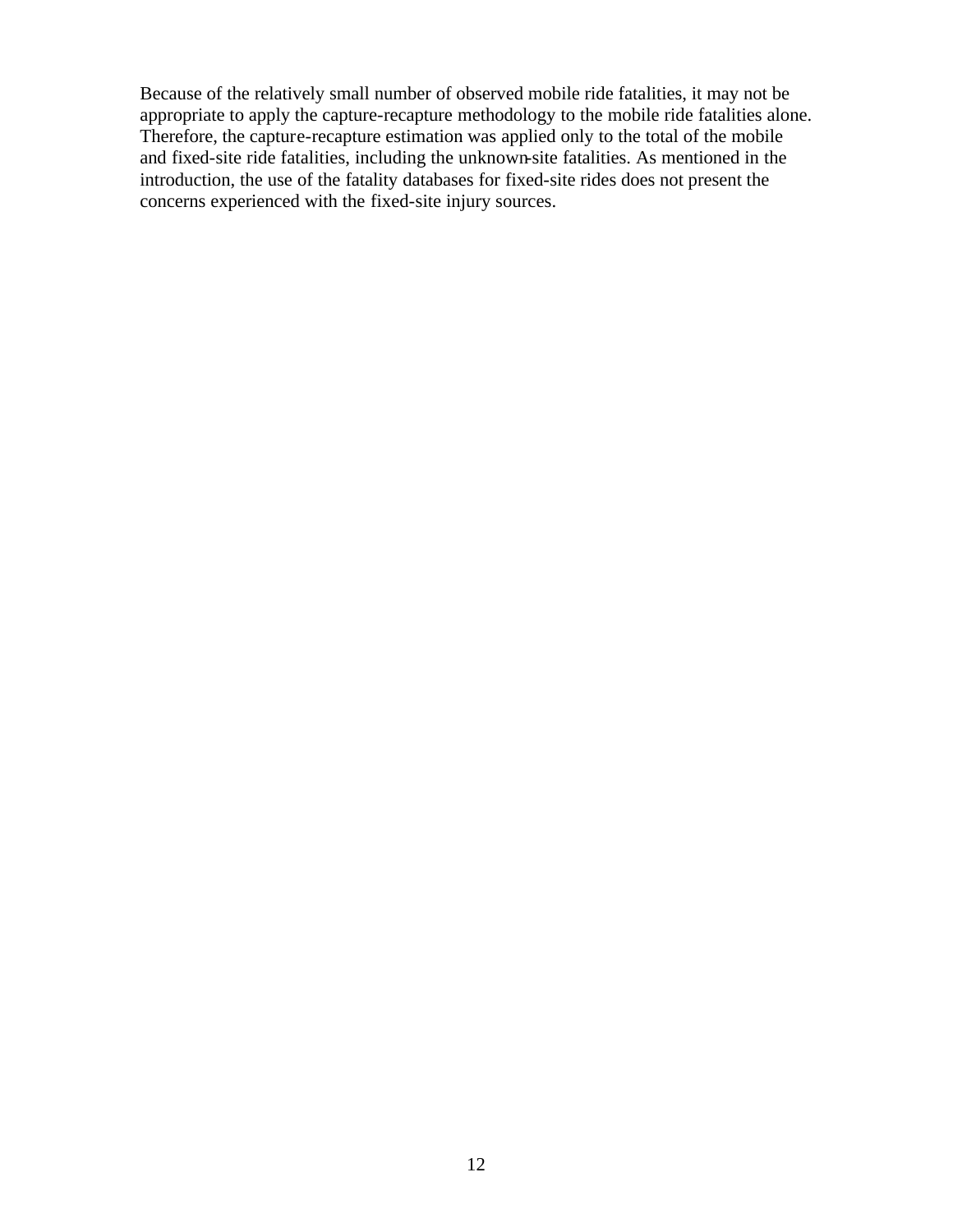## **Appendix 1: Fixed-Site Ride Injury Estimates and Ride Code Table**

As stated in the body of the report, CPSC does not have jurisdiction over fixed-site rides, that is rides that are permanently affixed to a site. However, fixed-site ride injury estimates are included here to provide continuity with past reports and to provide a range of estimates of fixed-site injuries that may be useful to researchers and policy makers in the fixed-site amusement ride area. For example, the fixed-site estimate may be compared to other independent fixed-site estimates [14]. The estimates in this appendix for the years 1997 to 2000 have been adjusted to make them comparable to the estimates for the years 2001 to 2004. The effect of the adjustment is to reduce the estimated fixed-site injuries and increase estimated mobile ride injuries in the years 1997 to 2000. Refer to the 2003 report for details on the adjustment and the unadjusted estimates for the years 1997 to 2000 [8].

Table A1 and Figure A1 display the mobile, fixed-site, and total injury estimates for the years 1997 to 2004. The p-value for the trend in mobile ride injuries was 0.443, the pvalue for fixed-site ride injuries was 0.868, and the p-value for total ride injuries was 0.712. Therefore, there were no statistically significant trends, positive or negative, for mobile, fixed-site, or total ride injuries over the period from 1997 to 2004.

|      |          | Mobile Ride                |          | Fixed-Site Ride            | Total    |                            |
|------|----------|----------------------------|----------|----------------------------|----------|----------------------------|
| Year | Estimate | 95% Confidence<br>Interval | Estimate | 95% Confidence<br>Interval | Estimate | 95% Confidence<br>Interval |
| 1997 | 3,000    | (1, 500, 4, 500)           | 2,700    | (1, 700, 3, 700)           | 5,700    | (3, 700, 7, 700)           |
| 1998 | 3,200    | (1,600, 4,700)             | 4,400    | (2,800, 6,000)             | 7,500    | (5, 300, 9, 800)           |
| 1999 | 3,200    | (1,900, 4,400)             | 4,800    | (2,600, 7,000)             |          | 7,900(5,600, 10,200)       |
| 2000 | 4,300    | (2,900, 5,700)             | 3,800    | (2, 200, 5, 400)           |          | 8,100(6,100, 10,100)       |
| 2001 | 2,800    | (1,500, 4,100)             | 5,800    | (2,800, 8,900)             |          | 8,600(5,300, 11,900)       |
| 2002 | 3,000    | (1,800, 4,200)             | 3,800    | (2,500, 5,000)             | 6,800    | (5, 100, 8, 500)           |
| 2003 | 3,000    | (1,600, 4,300)             | 3,900    | (2, 200, 5, 600)           | 6,900    | (4,900, 8,900)             |
| 2004 | 2,500    | (1,600, 3,500)             | 3,400    | (2,000, 4,800)             | 5,900    | (4, 100, 7, 800)           |

Table A1: Non-Occupational, Amusement Ride Injury Estimates.

Source: U.S. Consumer Product Safety Commission, NEISS. The estimates are rounded to the nearest 100 injuries and may not sum to the totals due to rounding. The years 1997 to 2000 have been adjusted to make them comparable to the years 2001 to 2004. See Methodology section.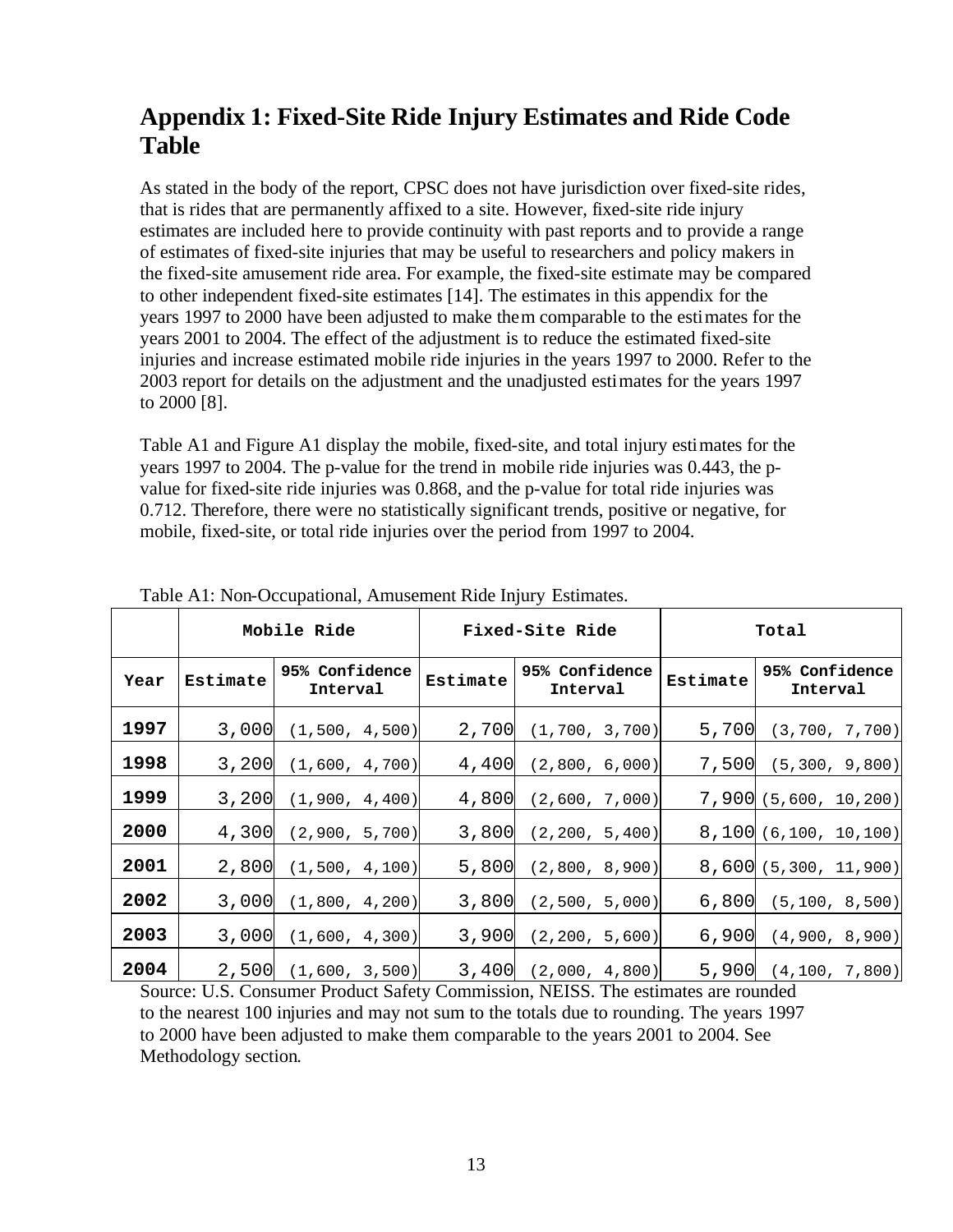



Source: U.S. Consumer Product Safety Commission, NEISS. The years 1997 to 2000 have been adjusted to make them comparable to the years 2001 to 2004. See Methodology section.

For reference, Table A2 provides the weighted counts of the 6 ride classifications discussed in the Methodology section.

|       | Not A  | <b>Fixed-</b> |        | Unknown- Unknown Inflat- |         |       |                  |
|-------|--------|---------------|--------|--------------------------|---------|-------|------------------|
| Year  | Ride   | Site          | Mobile | Site                     | If Ride | able  | Total            |
| 1997  | 1,789  | 2,075         | 2,307  | 1,324                    | 699     | 1,404 | 9,599            |
| 1998  | 2,249  | 3,140         | 2,268  | 2,117                    | 709     | 1,647 | 12,128           |
| 1999  | 2,461  | 3,500         | 2,315  | 2,119                    | 848     | 2,179 | 13,422           |
| 2000  | 2,031  | 2,876         | 3,212  | 2,010                    | 985     | 2,032 | 13,146           |
| 2001  | 3,464  | 4,358         | 2,080  | 2,166                    | 1,307   | 2,310 | 15,685           |
| 2002  | 4,117  | 2,696         | 2,178  | 1,919                    | 2,077   | 3,639 | 16,625           |
| 2003  | 4,140  | 2,621         | 1,995  | 2,295                    | 1,267   | 4,283 | 16,601           |
| 2004  | 4,602  | 2,590         | 1,937  | 1,417                    | 1,705   | 4,881 | 17,132           |
| Total | 24,852 | 23,856        | 18,293 | 15,367                   | 9,597   |       | 22, 375 114, 339 |

Table A2: Weighted Counts of Injuries by Ride Codes.

Source: U.S. Consumer Product Safety Commission, NEISS. The weighted counts for the years 1997 to 2000 have been recalculated to make them comparable to those for the years 2001 and 2004. See Methodology section.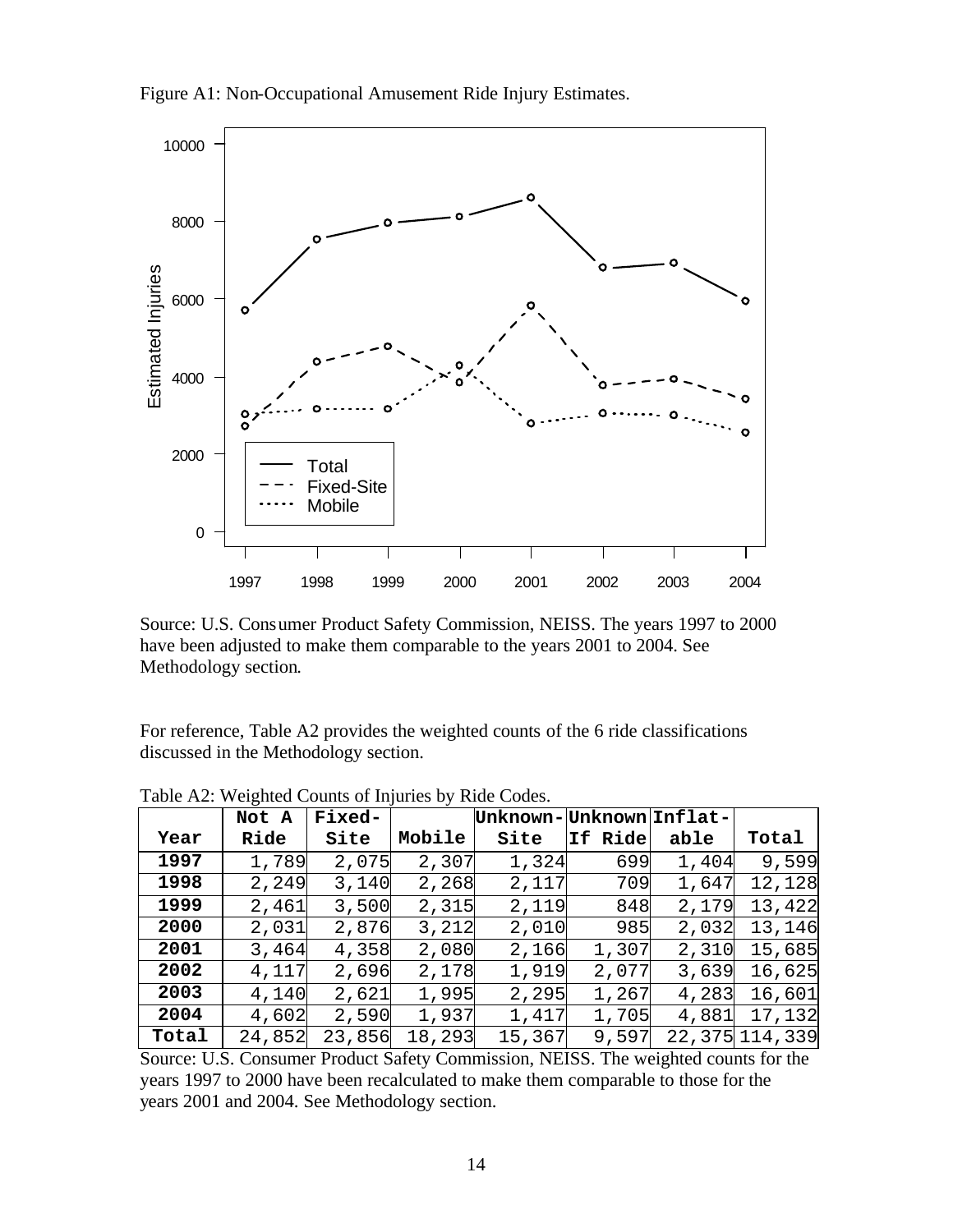# **Appendix 2: In-Depth Investigations**

Since last year's report to the end of June 2005, CPSC staff completed 11 in-depth investigations of amusement ride incidents. These investigations are not a random sample of incidents, but were initiated based on staff concerns. In general, CPSC staff does not investigate fixed-site ride incidents, unless the ride is also used in a mobile setting. Table A3 provides summaries of the investigations.

| <b>Task Number</b> | <b>State</b> | <b>Narrative</b>                                                  |
|--------------------|--------------|-------------------------------------------------------------------|
|                    |              | A two-passenger carrier on a mobile ride tipped over on its       |
|                    |              | side and ejected two adult females of unknown ages. The           |
|                    |              | cause of the incident is undetermined. One female bumped          |
|                    |              | her head and received a laceration to her side and the other      |
|                    |              | female injured her leg. Both females were transported to a        |
| 040614CNE1584      | <b>VA</b>    | local hospital.                                                   |
|                    |              | A 38-year-old male and his 13-year-old son were riding on         |
|                    |              | an amusement ride at a fair, when the car/tub they were in        |
|                    |              | fell from the ride and landed on the ground. Both were            |
|                    |              | treated and released from a local hospital with minor neck        |
|                    |              | and back strain. The car/tub came loose and fell from the         |
|                    |              | ride, when a retaining pin came loose and fell along with the     |
| 040726HNE1683      | DE           | two bolts attaching it to the car/tub.                            |
|                    |              | Three children were alleged to be injured on a mobile flume       |
|                    |              | ride at a fair. The children stated that they slid forward        |
|                    |              | despite holding on to a handrail. The parents of the children     |
|                    |              | state that the injuries included bruises, cuts, a lost tooth, and |
| 040811HCN0880      | <b>OH</b>    | a concussion.                                                     |
|                    |              | A ride at a carnival failed causing two adult male riders to be   |
|                    |              | ejected. There were three resultant injuries: one rider           |
|                    |              | suffered a fatal head injury; a second rider was hospitalized     |
|                    |              | with serious injuries; and a third rider (different car) suffered |
| 040921CNE1763      | <b>MA</b>    | minor injuries.                                                   |
|                    |              | Seven people were injured on a mobile ride when a car left        |
|                    |              | the tracks of the ride. Five were transported to the hospital.    |
| 041004CCN0005      | KY           | The exact cause of the incident could not be determined.          |
|                    |              | A 3-year-old male sustained a severe cut to his face at a fun     |
|                    |              | house amusement attraction. The accident occurred in a            |
| 041025CCN0091      | IL           | twirling or rotating tunnel.                                      |
|                    |              | A 39-year-old female sustained fractures on an inflated           |
|                    |              | horizontal bungee game. A metal ring and clip hit the victim      |
|                    |              | in the face. EMS arrived, treated the victim, and transported     |
| 050218CCC1477      | <b>NY</b>    | the victim to the hospital.                                       |
|                    |              | A 21-year-old female and her two children had just gotten         |
|                    |              | off an amusement ride when an ammunition tube that had            |
|                    |              | been modified to be used as a ticket holder was knocked           |
|                    |              | over and fell onto her right heel. She was taken to the           |
| 050223CCC1492      | <b>GA</b>    | hospital via automobile where she was treated for a broken        |

Table A3: In-Depth Investigation Summaries.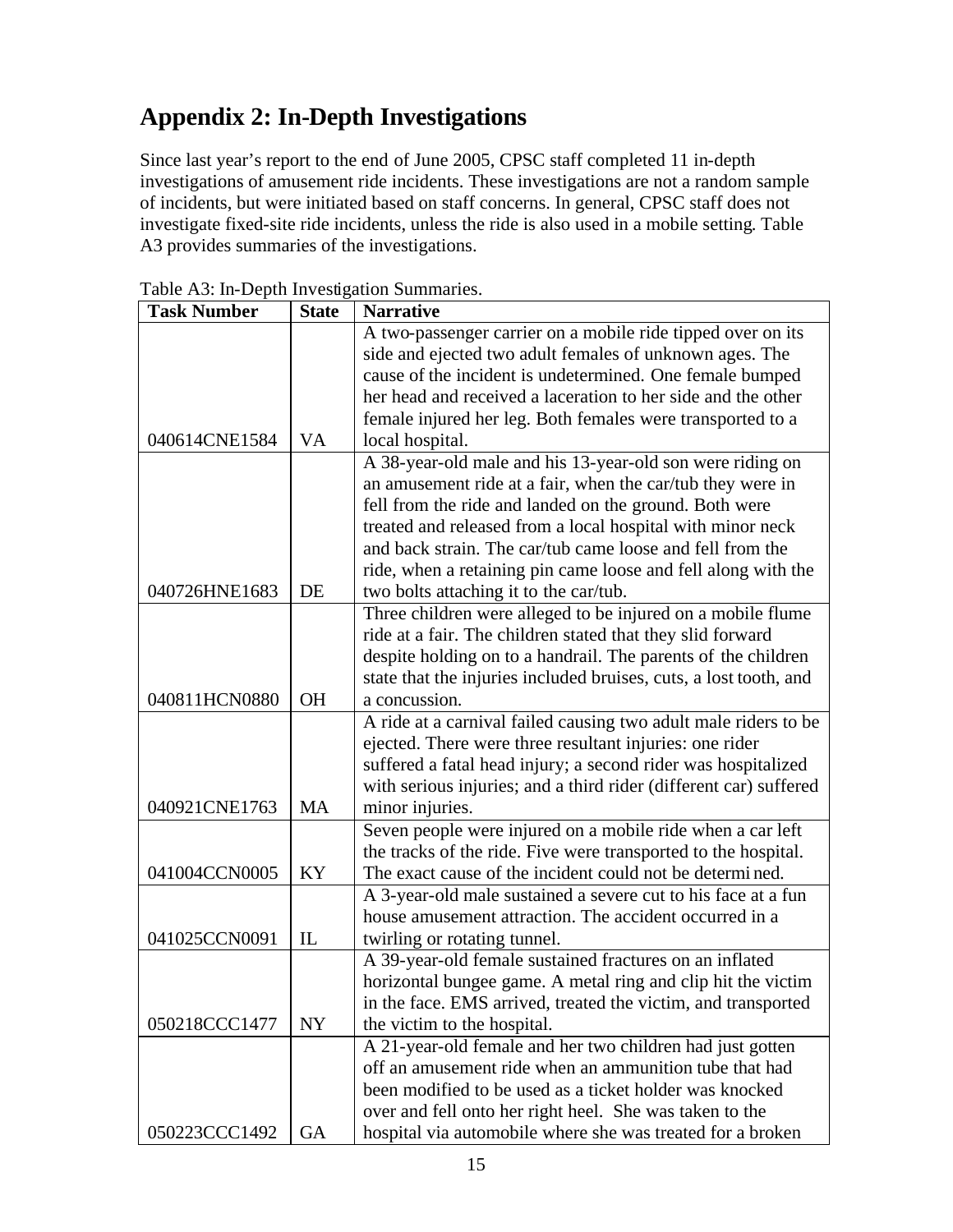| <b>Task Number</b> | <b>State</b> | <b>Narrative</b>                                               |
|--------------------|--------------|----------------------------------------------------------------|
|                    |              | bone in her heel.                                              |
|                    |              | A 21-year-old female and 14-year-old female were injured       |
|                    |              | on a flume ride at a fair when their car failed to stop and    |
|                    |              | struck a wall. The 21-year-old female received a broken jaw    |
|                    |              | and lost some teeth. The 14-year-old female victim received    |
| 050328CNE2226      | FL           | back and neck injuries.                                        |
|                    |              | A 6-year-old boy was riding a whirling amusement ride at a     |
|                    |              | fair. He fell off the platform/mat on which he was riding and  |
|                    |              | suffered a broken leg when the platform pinned his leg to the  |
| 050406CWE5004      | AZ           | floor of the ride. The boy was hospitalized.                   |
|                    |              | Three children, ages 5, 3, and 2, were rocking a Ferris wheel  |
|                    |              | carriage vigorously at a festival. The children managed to     |
|                    |              | unlock the safety bar and tumbled/fell from the ride while it  |
|                    |              | was in operation. One of the children fell on top of a 5-year- |
|                    |              | old child in the carriage below. All of the children were      |
| 050614CNE2522      | DE           | treated and released from local hospitals.                     |